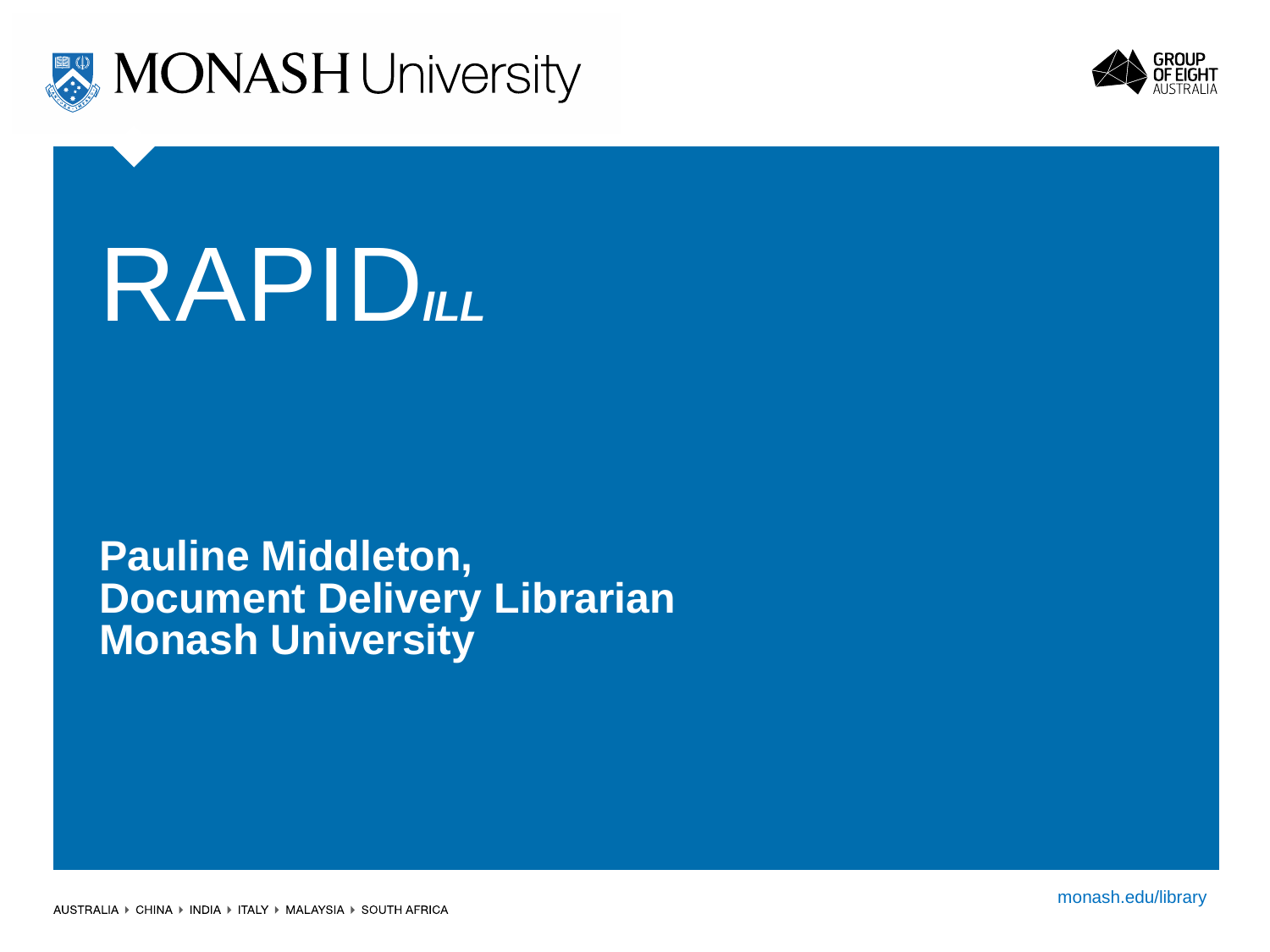## What is Rapid*ILL*?

### www.rapidill.org

- Established 1997, Colorado State University libraries
- Articles, book chapters, book lending [RapidR]
- Pods of Libraries (public and private) ARL & Cosmo
- Mostly US libraries *Yale, Harvard…*
	- Woollongong, UNSW, Monash,

<http://www.rapidill.org/Public/MemberMap>

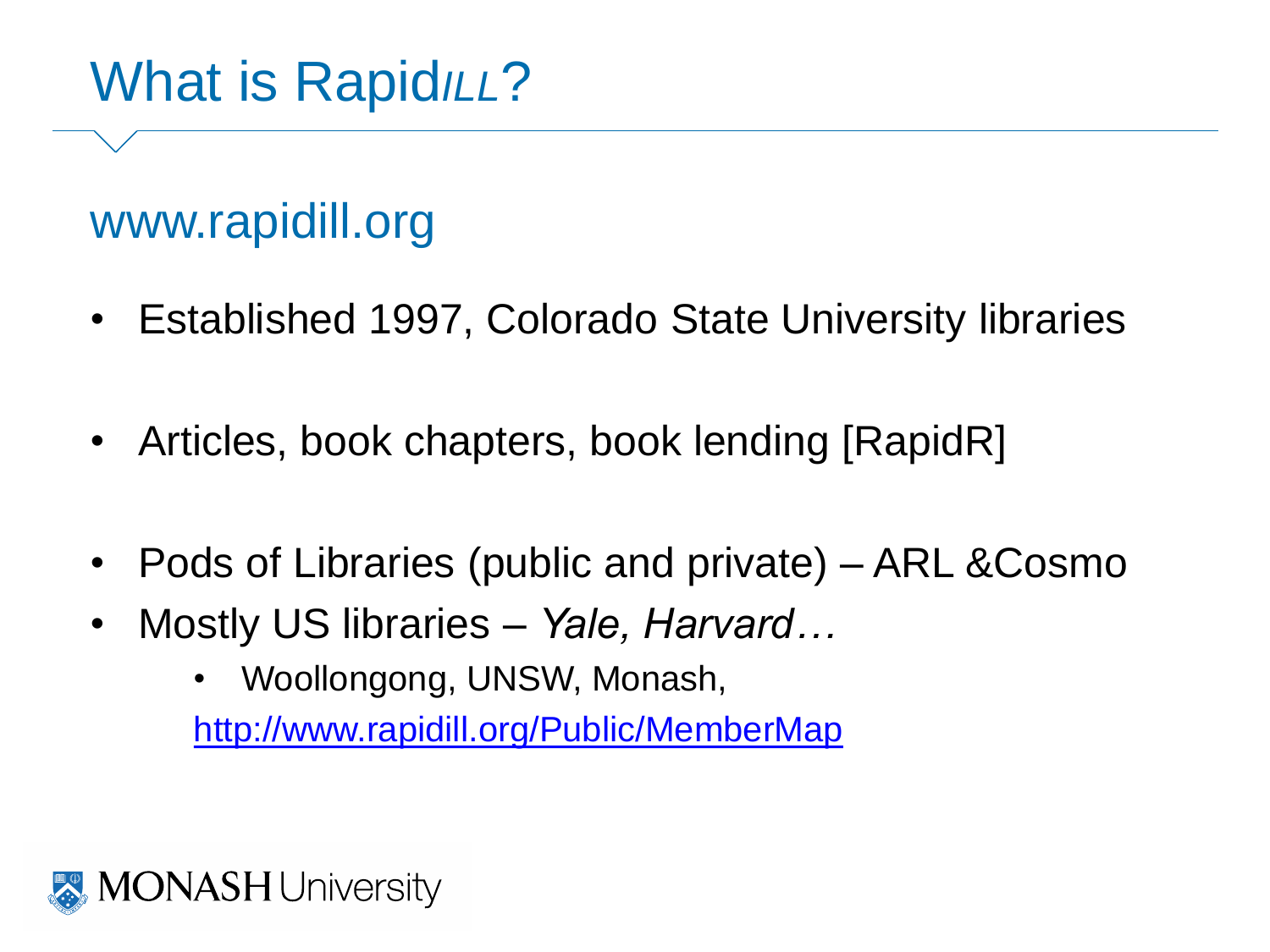## What did we have to do?

#### Too easy!

- 1. Trial as a borrower 2-3 weeks
	- Login
	- Relais configuration
- 2. Memorandum of Agreement/ Contract
- 3. Uploaded print holdings
- 4. Uploaded e-holdings
- 5. 2 hours training
- 6. Commenced as borrowers 13 Jan
- 7. Phased in supply from mid Feb

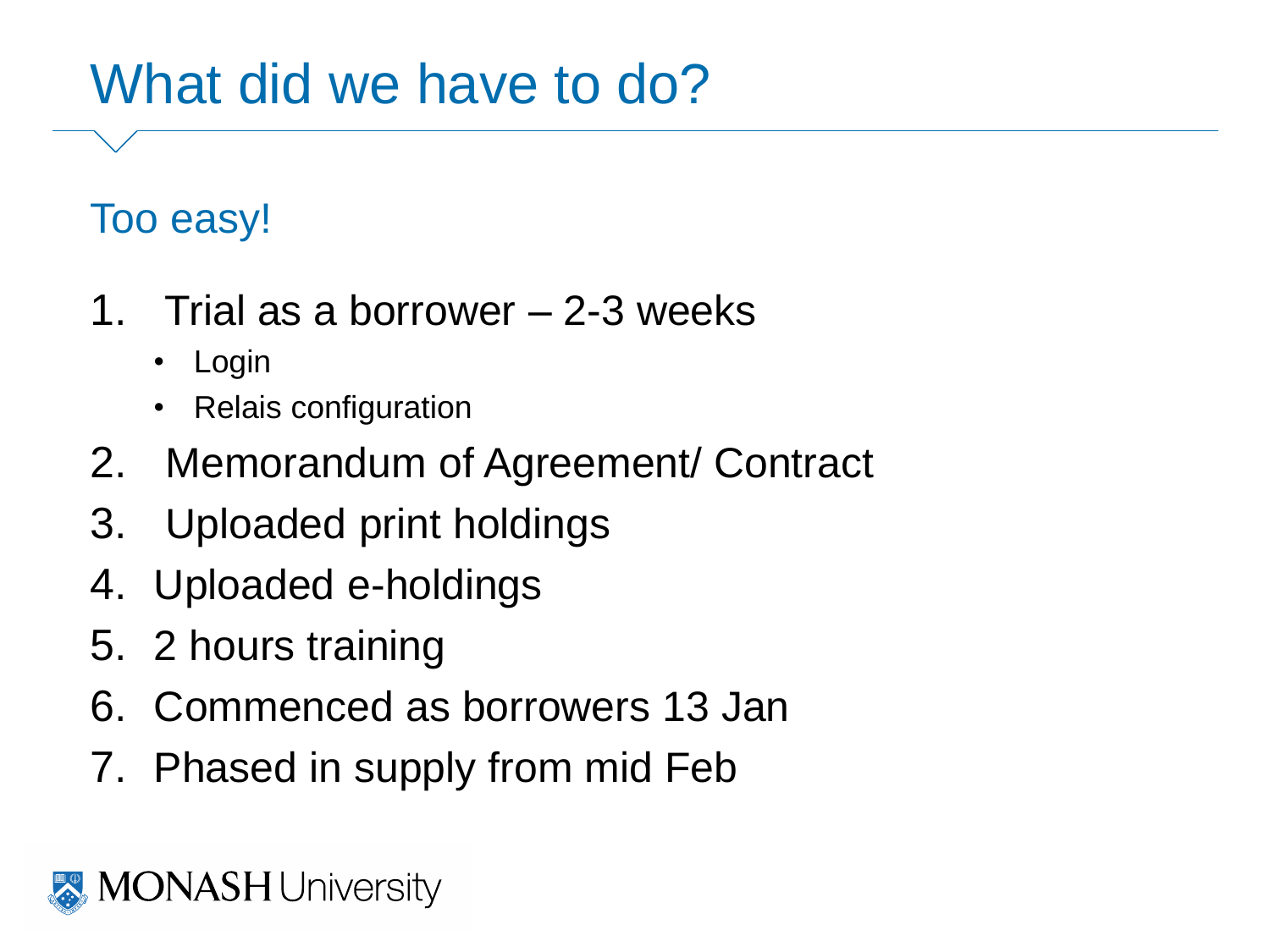

mediated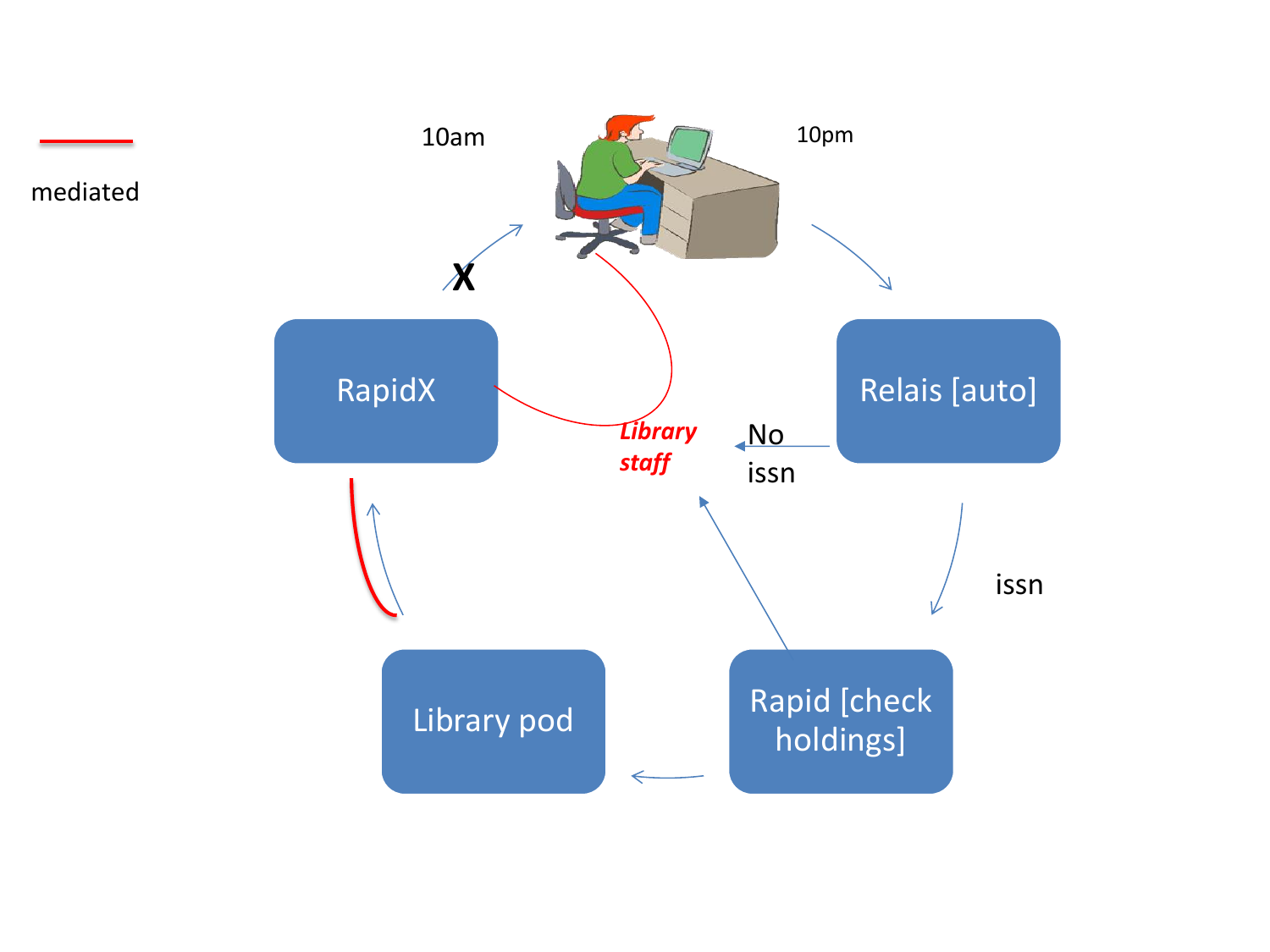## Rapid@Monash

#### Article: Additional features

- Provides Open Access articles [16 mill.]
- Fee paying: CISTI, *Reprints Desk* [as last resort]; Linda Hall
- Duplicate checking
- Integrated with Relais
	- Most operations through RelaisILL
	- Some actions to be completed at Rapid

[www.rapidill.org](http://www.rapidill.org/)

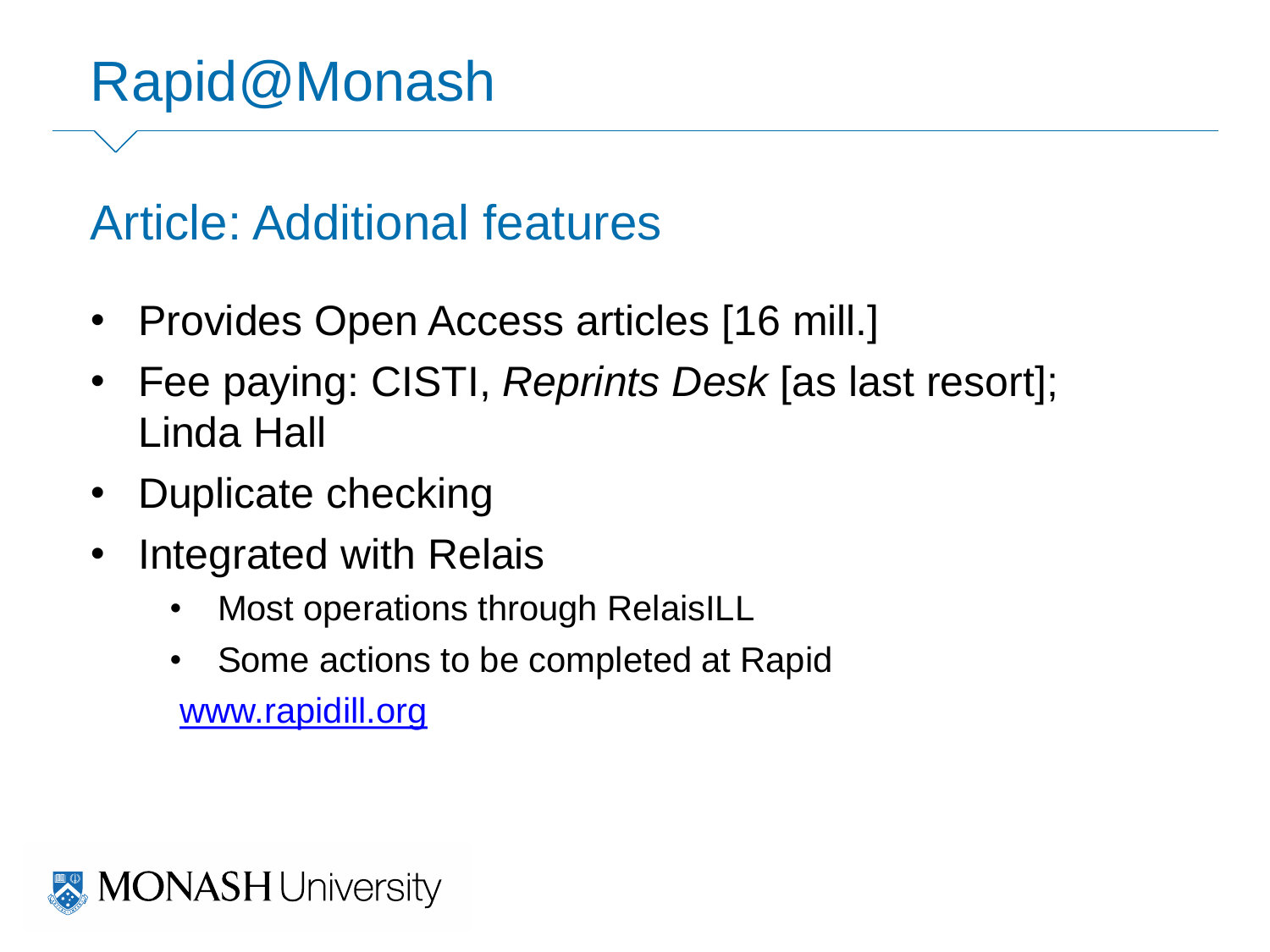## 6 Month Review Jan-June

Borrowing:

- ■48% copy requests filled by Rapid [1634]. 90% fill rate
- **Turnaround time in Rapid (TAT) = 15.7 hrs**
- Overall TAT<sub>↓</sub> 15% copies

Supply: ■Filled 869? tbc

 $\blacksquare$ TAT 13.2 hrs